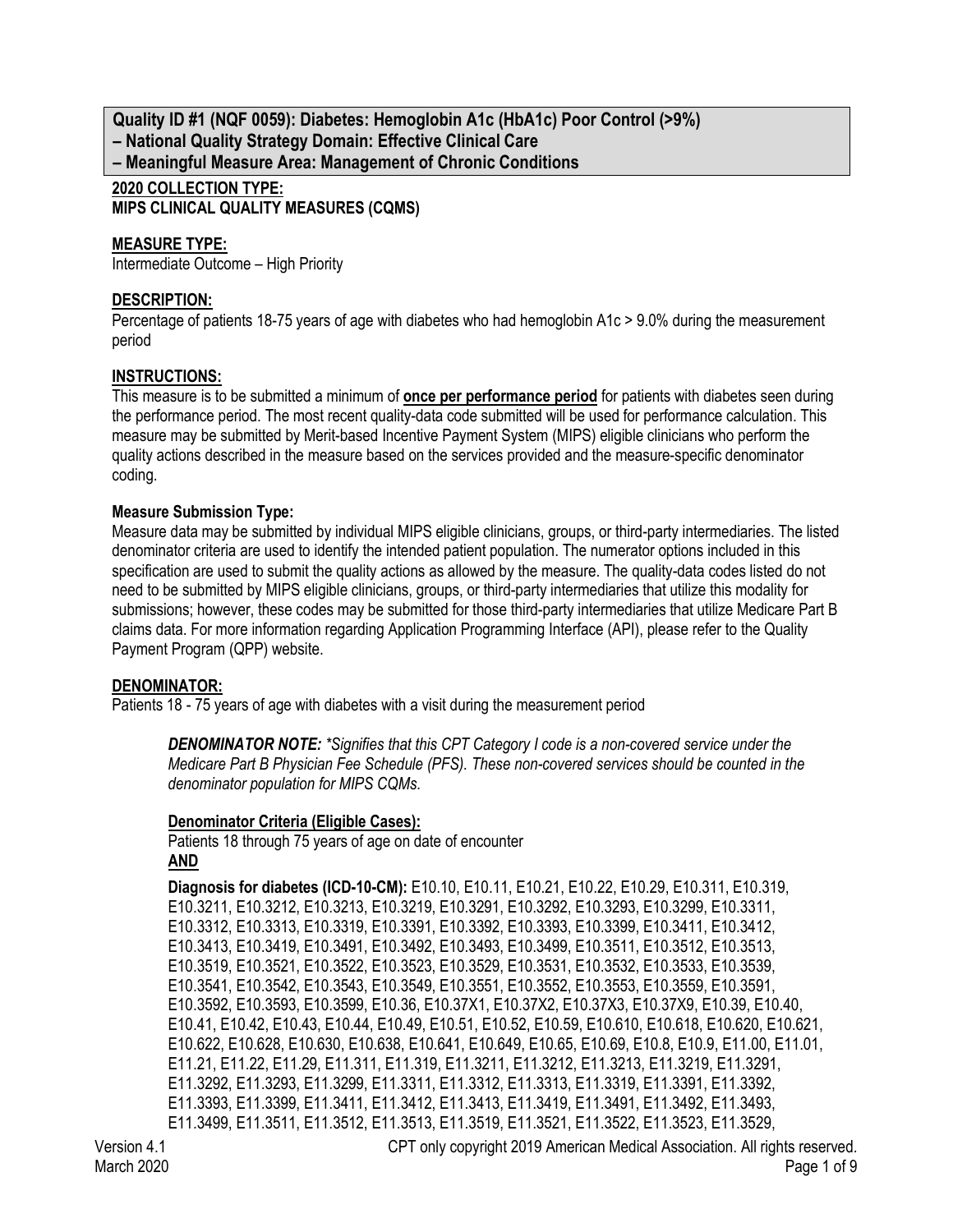E11.3531, E11.3532, E11.3533, E11.3539, E11.3541, E11.3542, E11.3543, E11.3549, E11.3551, E11.3552, E11.3553, E11.3559, E11.3591, E11.3592, E11.3593, E11.3599, E11.36, E11.37X1, E11.37X2, E11.37X3, E11.37X9, E11.39, E11.40, E11.41, E11.42, E11.43, E11.44, E11.49, E11.51, E11.52, E11.59, E11.610, E11.618, E11.620, E11.621, E11.622, E11.628, E11.630, E11.638, E11.641, E11.649, E11.65, E11.69, E11.8, E11.9, E13.00, E13.01, E13.10, E13.11, E13.21, E13.22, E13.29, E13.311, E13.319, E13.3211, E13.3212, E13.3213, E13.3219, E13.3291, E13.3292, E13.3293, E13.3299, E13.3311, E13.3312, E13.3313, E13.3319, E13.3391, E13.3392, E13.3393, E13.3399, E13.3411, E13.3412, E13.3413, E13.3419, E13.3491, E13.3492, E13.3493, E13.3499, E13.3511, E13.3512, E13.3513, E13.3519, E13.3521, E13.3522, E13.3523, E13.3529, E13.3531, E13.3532, E13.3533, E13.3539, E13.3541, E13.3542, E13.3543, E13.3549, E13.3551, E13.3552, E13.3553, E13.3559, E13.3591, E13.3592, E13.3593, E13.3599, E13.36, E13.37X1, E13.37X2, E13.37X3, E13.37X9, E13.39, E13.40, E13.41, E13.42, E13.43, E13.44, E13.49, E13.51, E13.52, E13.59, E13.610, E13.618, E13.620, E13.621, E13.622, E13.628, E13.630, E13.638, E13.641, E13.649, E13.65, E13.69, E13.8, E13.9, O24.011, O24.012, O24.013, O24.019, O24.02, O24.03, O24.111, O24.112, O24.113, O24.119, O24.12, O24.13, O24.311, O24.312, O24.313, O24.319, O24.32, O24.33, O24.811, O24.812, O24.813, O24.819, O24.82, O24.83

## **AND**

**Patient encounter during performance period (CPT or HCPCS):** 99201, 99202, 99203, 99204, 99205, 99212, 99213, 99214, 99215, 99241\*, 99242\*, 99243\*, 99244\*, 99245\*, 99341, 99342, 99343, 99344, 99345, 99347, 99348, 99349, 99350, 99385\*, 99386\*, 99387\*, 99395\*, 99396\*, 99397\*, G0438, G0439 **AND NOT**

#### **DENOMINATOR EXCLUSION:**

**Hospice services provided to patient any time during the measurement period:** G9687 **OR**

**Patients age 66 and older in Institutional Special Needs Plans (SNP) or residing in long-term care with a POS code 32, 33, 34, 54 or 56 for more than 90 days during the measurement period**: G2081 **OR**

**Patients 66 years of age and older with at least one claim/encounter for frailty during the measurement period AND a dispensed medication for dementia during the measurement period or the year prior to the measurement period:** G2090

**OR**

**Patients 66 years of age and older with at least one claim/encounter for frailty during the measurement period AND either one acute inpatient encounter with a diagnosis of advanced illness or two outpatient, observation, ED or nonacute inpatient encounters on different dates of service with an advanced illness diagnosis during the measurement period or the year prior to the measurement period:** G2091

| <b>Description</b>                             |                          | <b>Prescription</b> |  |
|------------------------------------------------|--------------------------|---------------------|--|
| Cholinesterase<br>inhibitors                   | Donepezil<br>Galantamine | Rivastigimine       |  |
| Miscellaneous central<br>nervous system agents | Memantine                |                     |  |

## **Table: Dementia Exclusion Medications**

#### **NUMERATOR:**

Patients whose most recent HbA1c level (performed during the measurement period) is  $> 9.0\%$ 

## **Numerator Instruction:**

**INVERSE MEASURE** - A lower calculated performance rate for this measure indicates better clinical care or control. The "Performance Not Met" numerator option for this measure is the representation of the better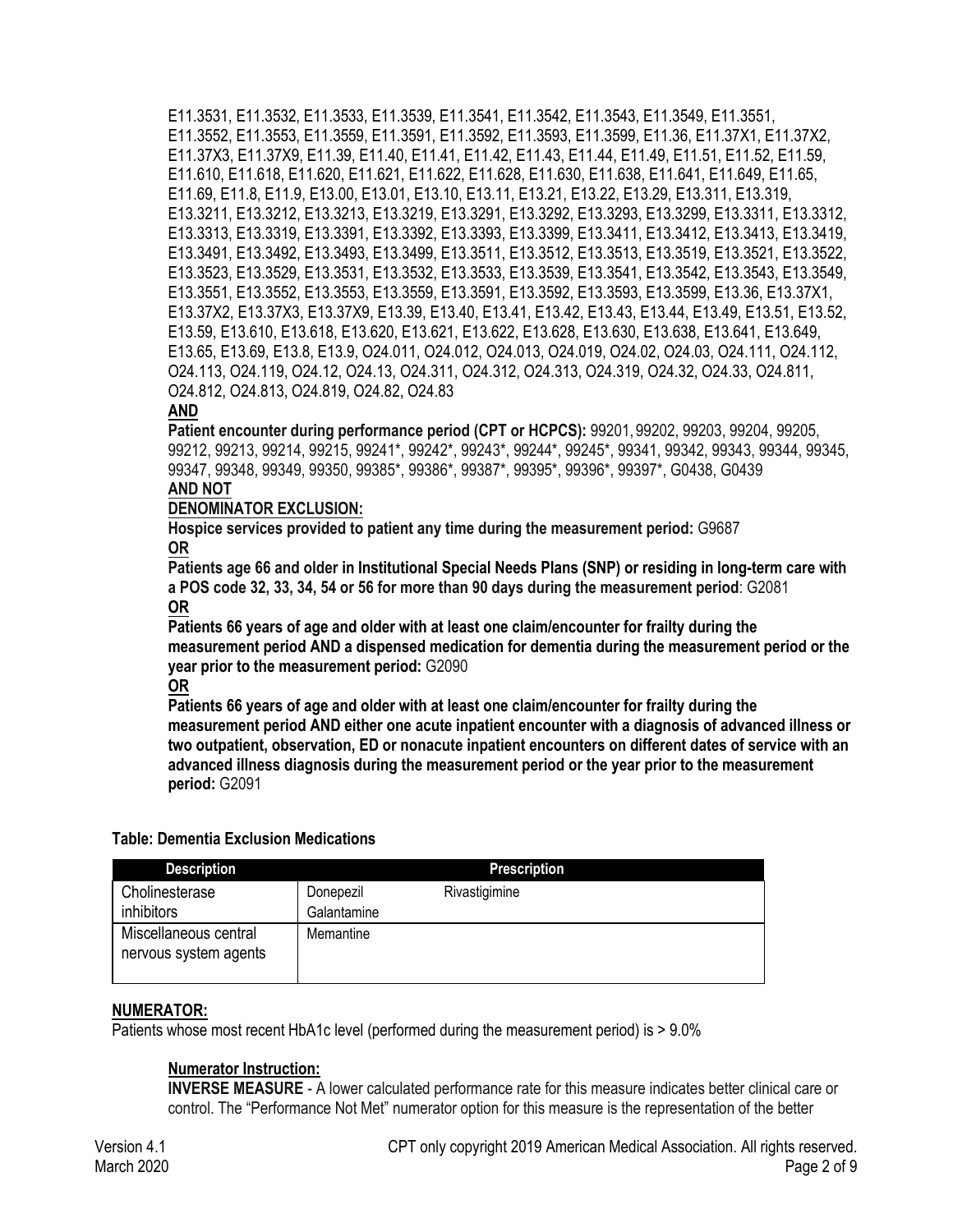clinical quality or control. Submitting that numerator option will produce a performance rate that trends closer to 0%, as quality increases. For inverse measures, a rate of 100% means all of the denominator eligible patients did not receive the appropriate care or were not in proper control. Patient is numerator compliant if most recent HbA1c level >9% or is missing a result or if an HbA1c test was not done during the measurement year. Ranges and thresholds do not meet criteria for this indicator. A distinct numeric result is required for numerator compliance.

| <b>Numerator Options:</b>   |                                                                                                     |
|-----------------------------|-----------------------------------------------------------------------------------------------------|
| <b>Performance Met:</b>     | Most recent hemoglobin A1c level > 9.0% (3046F)                                                     |
| <u>OR</u>                   |                                                                                                     |
| <b>Performance Met:</b>     | Hemoglobin A1c level was not performed during the<br>measurement period (12 months) (3046F with 8P) |
| <b>Performance Not Met:</b> | Most recent hemoglobin A1c (HbA1c) level < 7.0%<br>(3044F)                                          |
| <u>OR</u>                   |                                                                                                     |
| <b>Performance Not Met:</b> | Most recent hemoglobin A1c (HbA1c) level 7.0 to                                                     |
|                             | 9.0% (G2089)                                                                                        |

## **RATIONALE:**

**OR**

As the seventh leading cause of death in the U.S., diabetes kills approximately 79,500 people a year and affects more than 30 million Americans (9.4 percent of the U.S. population) (Centers for Disease Control and Prevention [CDC] 2017a, 2017b). Diabetes is a long-lasting disease marked by high blood glucose levels, resulting from the body's inability to produce or use insulin properly (CDC, 2017c). People with diabetes are at increased risk of serious health complications including vision loss, heart disease, stroke, kidney failure, amputation of toes, feet or legs, and premature death (CDC, 2016).

In 2017, diabetes cost the U.S. an estimated \$327 billion: \$237 billion in direct medical costs and \$90 billion in reduced productivity. This is a 34 percent increase from the estimated \$245 billion spent on diabetes in 2012 (American Diabetes Association, 2018a).

Controlling A1c blood levels help reduce the risk of microvascular complications (eye, kidney and nerve diseases) (CDC, 2014).

## **CLINICAL RECOMMENDATION STATEMENTS:**

American Diabetes Association (2018):

A reasonable A1C goal for many nonpregnant adults is <7%. (Level of evidence: A)

Providers might reasonably suggest more stringent A1C goals (such as <6.5%) for selected individual patients if this can be achieved without significant hypoglycemia or other adverse effects of treatment. Appropriate patients might include those with short duration of diabetes, type 2 diabetes treated with lifestyle or metformin only, long life expectancy, or no significant cardiovascular disease (CVD). (Level of evidence: C)

Less stringent A1C goals (such as <8%) may be appropriate for patients with a history of severe hypoglycemia, limited life expectancy, advanced microvascular or macrovascular complications, extensive comorbid conditions, or long-standing diabetes in whom the general goal is difficult to attain despite diabetes self-management education, appropriate glucose monitoring, and effective doses of multiple glucose-lowering agents including insulin. (Level of evidence: B)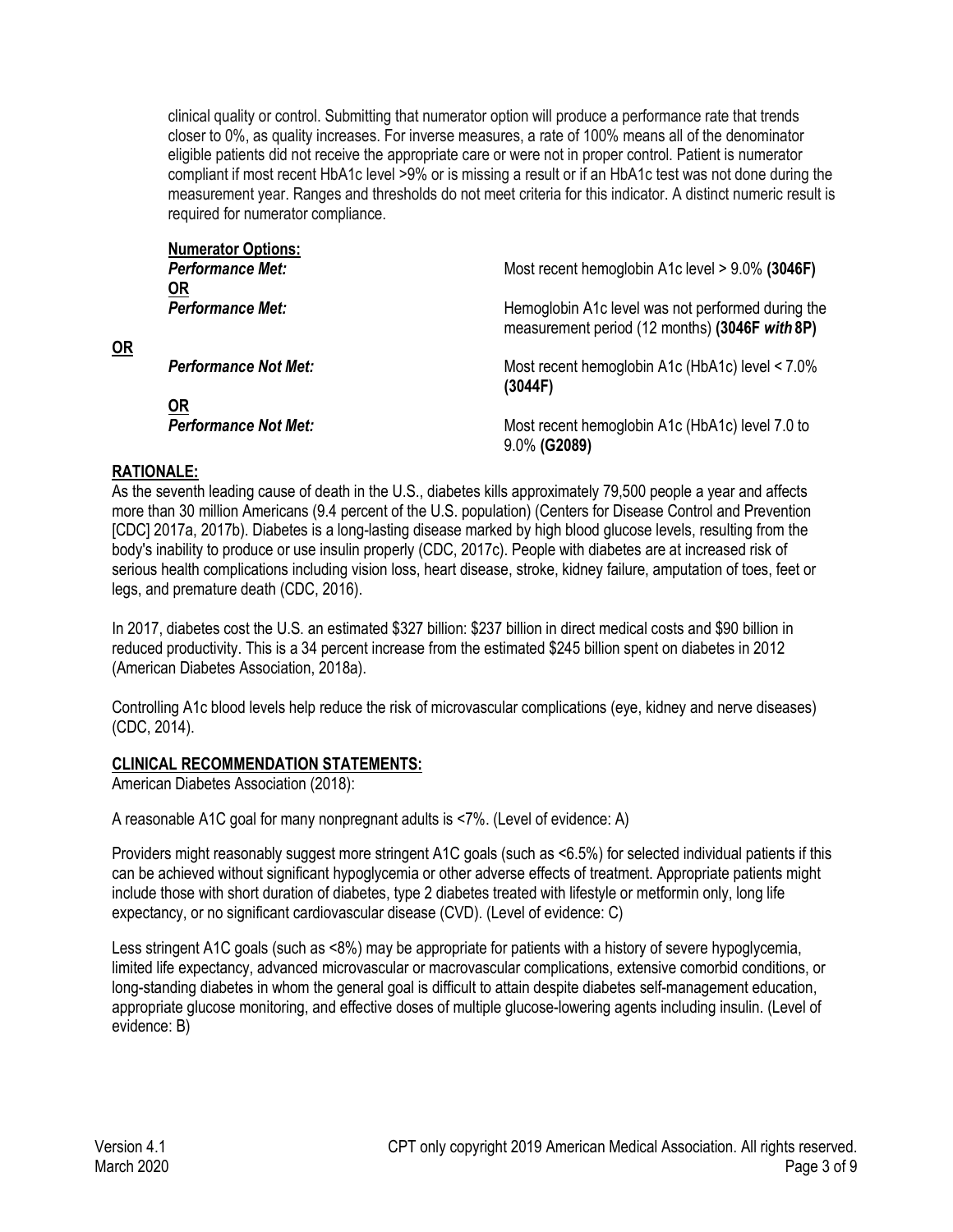# **COPYRIGHT:**

Physician Performance Measure (Measures) and related data specifications were developed by the National Committee for Quality Assurance (NCQA). These performance Measures are not clinical guidelines and do not establish a standard of medical care, and have not been tested for all potential applications. NCQA makes no representations, warranties or endorsements about the quality of any organization or clinician who uses or reports performance measures. NCQA has no liability to anyone who relies on measures and specifications or data reflective of performance under such measures and specifications.

The Measures are copyrighted but can be reproduced and distributed, without modification, for noncommercial purposes (eg, use by healthcare providers in connection with their practices). Commercial use is defined as the sale, licensing, or distribution of the Measures for commercial gain, or incorporation of the Measures into a product or service that is sold, licensed or distributed for commercial gain. All commercial uses or requests for alteration of the measures and specifications must be approved by NCQA and are subject to a license at the discretion of NCQA. NCQA is not responsible for any use of the Measures. © 2019 NCQA. All Rights Reserved.

THE MEASURES AND SPECIFICATIONS ARE PROVIDED "AS IS" WITHOUT WARRANTY OF ANY KIND.

Limited proprietary coding is contained in the Measure specifications for user convenience. Users of proprietary code sets should obtain all necessary licenses from the owners of the code sets. NCQA disclaims all liability for use or accuracy of any CPT or other codes contained in the specifications.

CPT® contained in the Measure specifications is copyright 2004-2019 American Medical Association. LOINC® copyright 2004-2019 Regenstrief Institute, Inc. This material contains SNOMED Clinical Terms® (SNOMED CT®) copyright 2004- 2019 International Health Terminology Standards Development Organisation. ICD-10 is copyright 2019 World Health Organization. All Rights Reserved.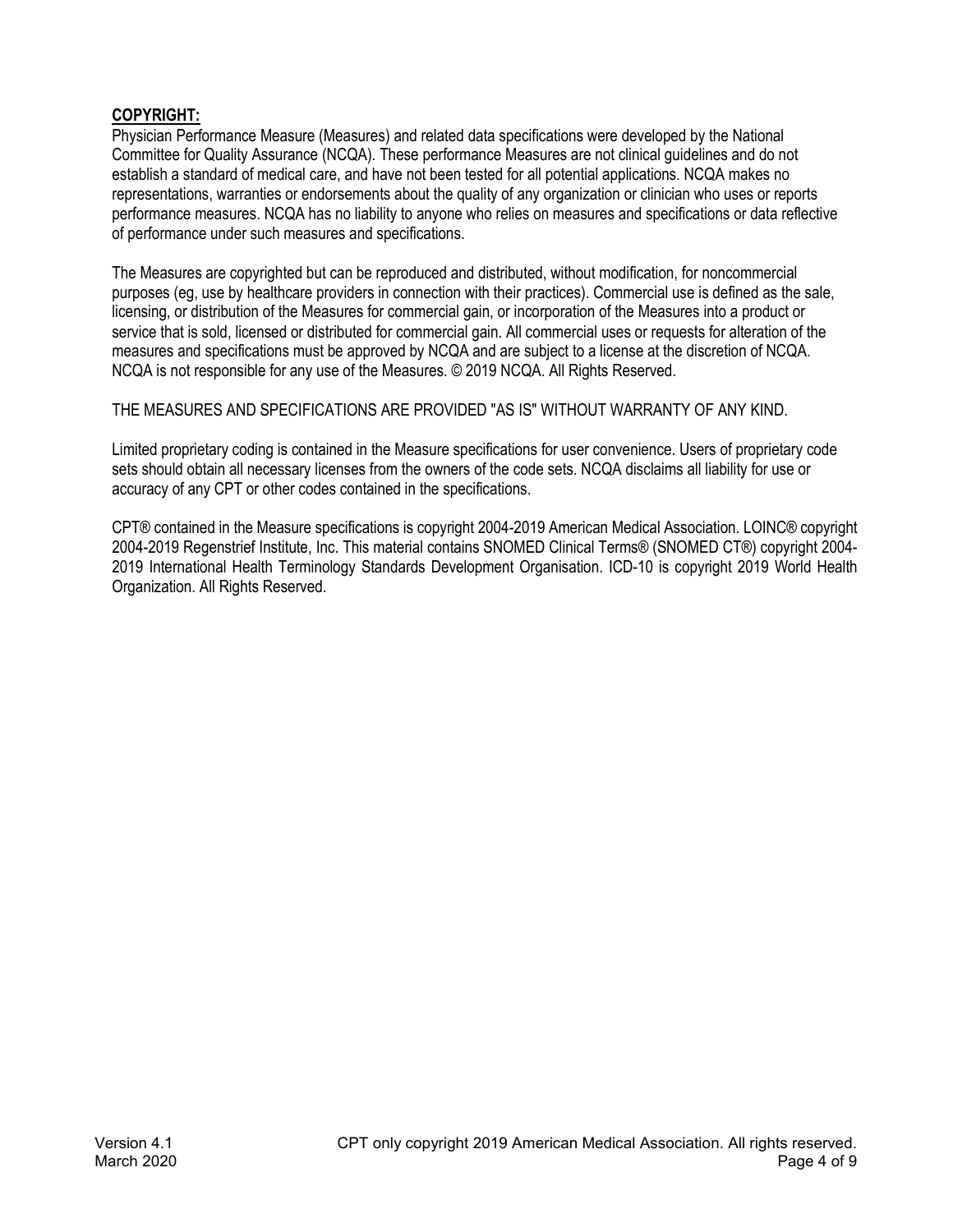#### 2020 Clinical Quality Measure Flow for Quality ID #1 NQF #0059: Diabetes: Hemoglobin A1c (HbA1c) Poor Control (>9%)

Disclaimer: Refer to the measure specification for specific coding and instructions to submit this measure.

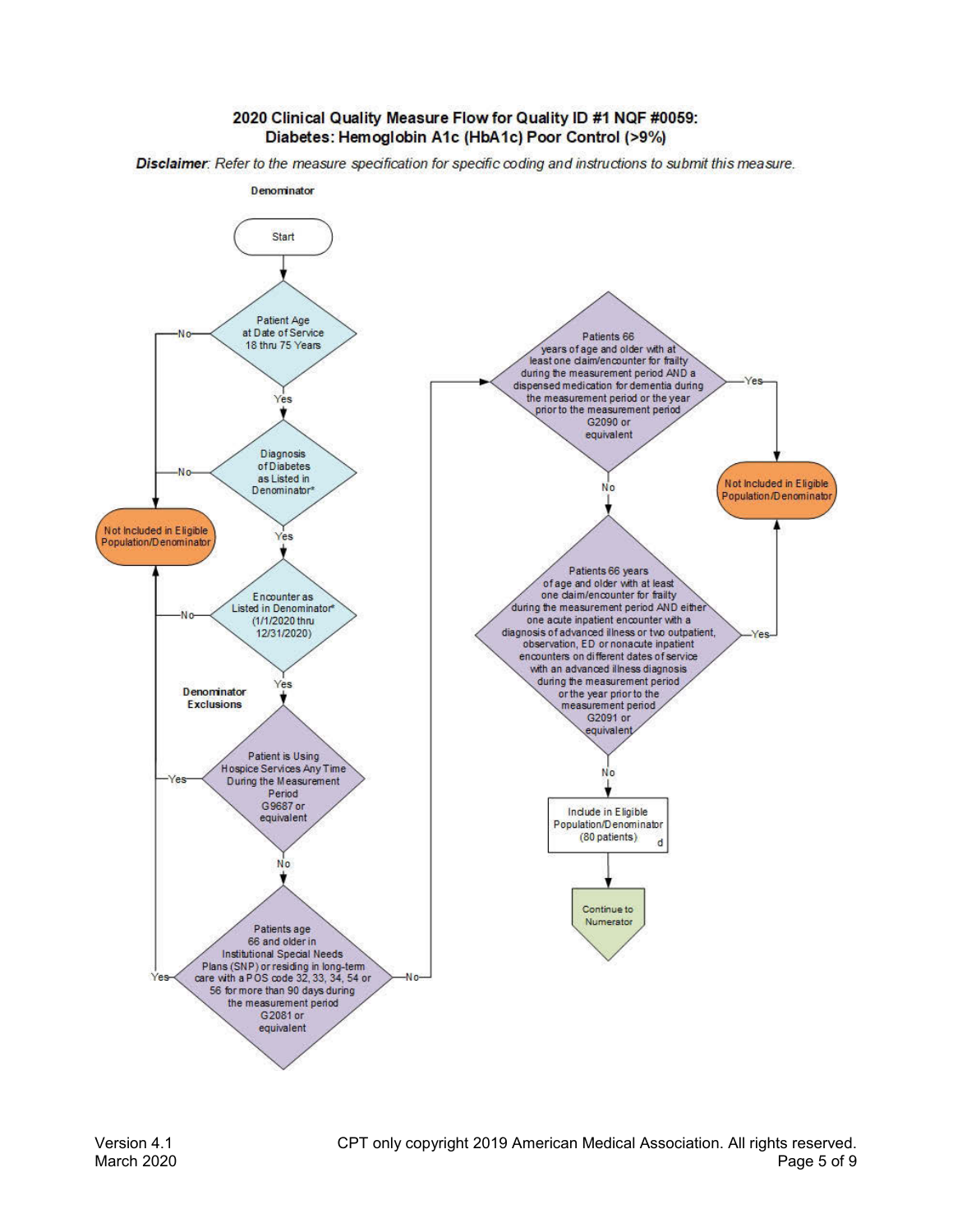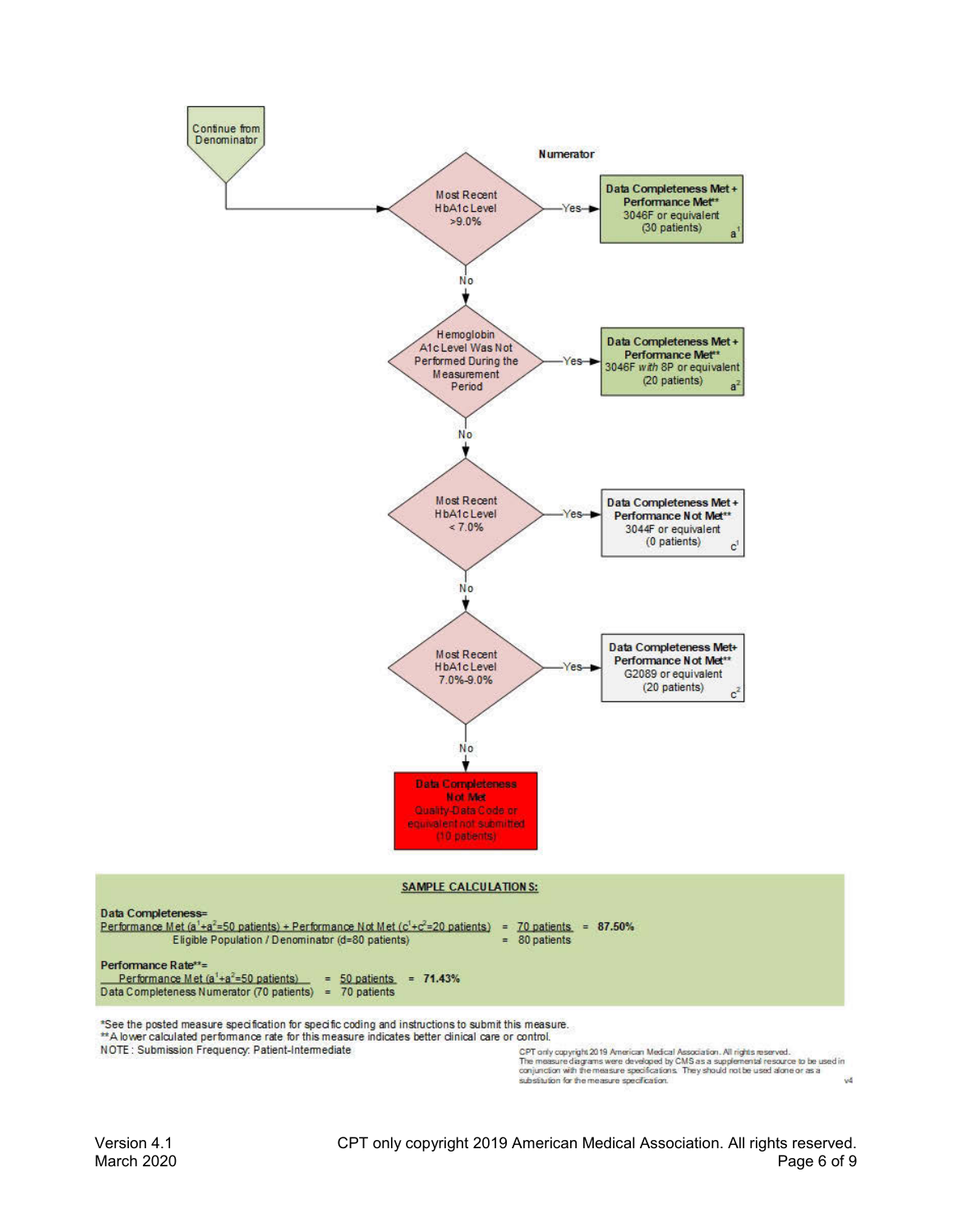# **2020 Clinical Quality Measure Flow Narrative for Quality ID #1 NQF #0059: Diabetes: Hemoglobin A1c (HbA1c) Poor Control (>9%)**

*Disclaimer: Refer to the measure specification for specific coding and instructions to submit this measure.*

- 1. Start with Denominator
- 2. Check Patient Age:
	- a. If Patient Age is equal to 18 thru 75 Years on Date of Service equals No during the measurement period, do not include in Eligible Population. Stop Processing.
	- b. If Patient Age is equal to 18 thru 75 Years on Date of Service equals Yes during the measurement period, proceed to check Patient Diagnosis.
- 3. Check Patient Diagnosis:
	- a. If Diagnosis of Diabetes as Listed in the Denominator equals No, do not include in Eligible Population. Stop Processing.
	- b. If Diagnosis of Diabetes as Listed in the Denominator equals Yes, proceed to check Encounter Performed.
- 4. Check Encounter Performed:
	- a. If Encounter as Listed in the Denominator equals No, do not include in Eligible Population. Stop Processing.
	- b. If Encounter as Listed in the Denominator equals Yes, proceed to check Hospice Services Provided to Patient Any Time During the Measurement Period.
- 5. Check Hospice Services Provided to Patient Any Time During the Measurement Period:
	- a. If Hospice Services Provided to Patient Any Time During the Measurement Period equals No, include in Eligible Population.
	- b. If Hospice Services Provided to Patient Any Time During the Measurement Period equals Yes, proceed to check Patients age 66 and older in Institutional Special Needs Plans (SNP) or residing in long-term care with a POS code 32, 33, 34, 54 or 56 for more than 90 days during the measurement period.
- 6. Check Patients age 66 and older in Institutional Special Needs Plans (SNP) or residing in long-term care with a POS code 32, 33, 34, 54 or 56 for more than 90 days during the measurement period:
	- a. If Patients age 66 and older in Institutional Special Needs Plans (SNP) or residing in long-term care with a POS code 32, 33, 34, 54 or 56 for more than 90 days during the measurement period equals No, include in Eligible Population.
	- b. If Patients age 66 and older in Institutional Special Needs Plans (SNP) or residing in long-term care with a POS code 32, 33, 34, 54 or 56 for more than 90 days during the measurement period equals Yes, proceed to check patients 66 years of age and older with at least one claim/encounter for frailty during the measurement period AND a dispensed medication for dementia during the measurement period or the year prior to the measurement period.
- 7. Check Patients 66 years of age and older with at least one claim/encounter for frailty during the measurement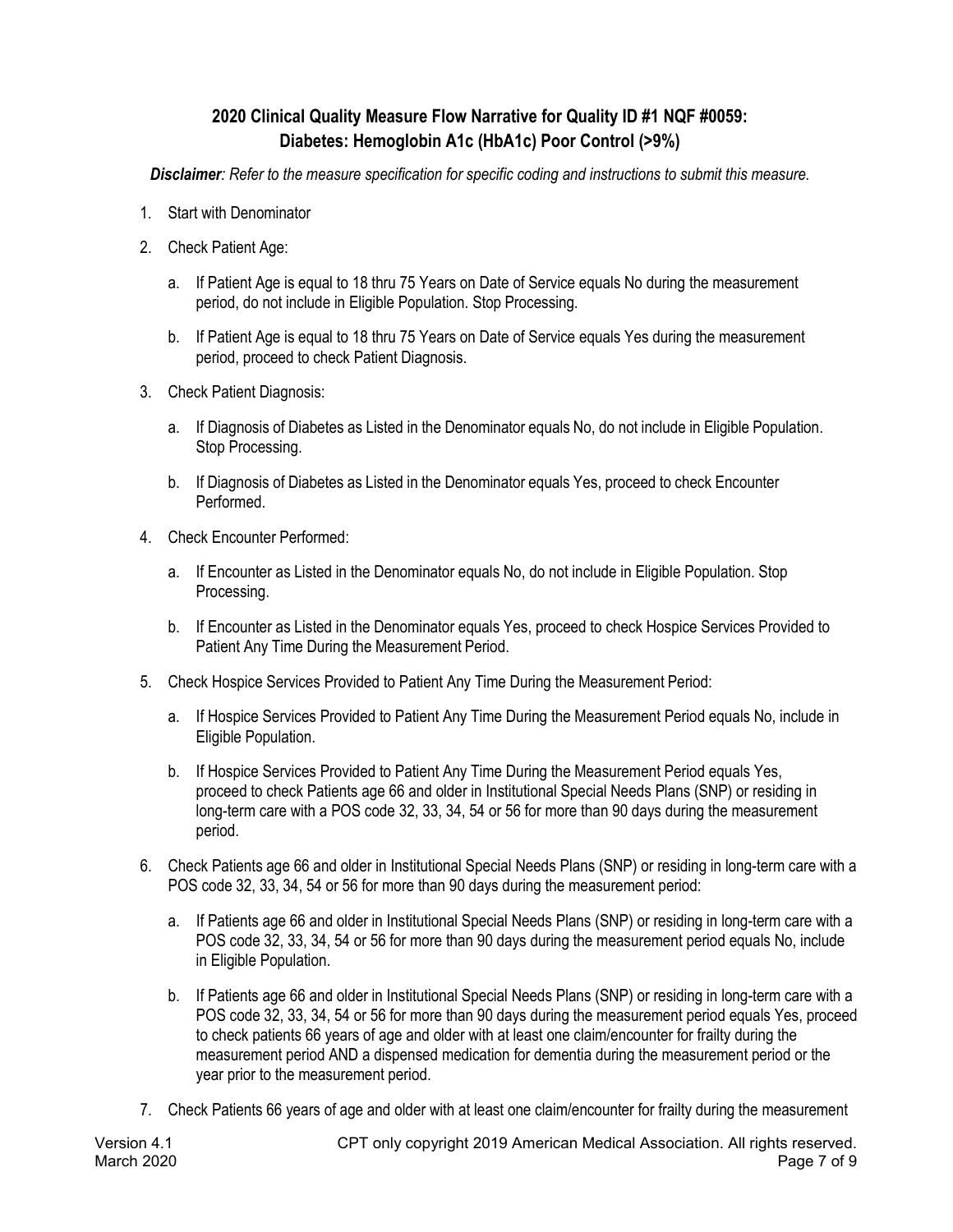period AND a dispensed medication for dementia during the measurement period or the year prior to the measurement period:

- a. If Patients 66 years of age and older with at least one claim/encounter for frailty during the measurement period AND a dispensed medication for dementia during the measurement period or the year prior to the measurement period equals No, include in the Eligible Population.
- b. If Patients 66 years of age and older with at least one claim/encounter for frailty during the measurement period AND a dispensed medication for dementia during the measurement period or the year prior to the measurement period equals Yes, proceed to check patients 66 years of age and older with at least one claim/encounter for frailty during the measurement period AND either one acute inpatient encounter with a diagnosis of advanced illness or two outpatient, observation, ED or nonacute inpatient encounters on different dates of service with an advanced illness diagnosis during the measurement period or the year prior to the measurement period
- 8. Check Patients 66 years of age and older with at least one claim/encounter for frailty during the measurement period AND either one acute inpatient encounter with a diagnosis of advanced illness or two outpatient, observation, ED or nonacute inpatient encounters on different dates of service with an advanced illness diagnosis during the measurement period or the year prior to the measurement period:
	- a. If Patients 66 years of age and older with at least one claim/encounter for frailty during the measurement period AND either one acute inpatient encounter with a diagnosis of advanced illness or two outpatient, observation, ED or nonacute inpatient encounters on different dates of service with an advanced illness diagnosis during the measurement period or the year prior to the measurement period equals No, include in the eligible population.
	- b. If Patients 66 years of age and older with at least one claim/encounter for frailty during the measurement period AND either one acute inpatient encounter with a diagnosis of advanced illness or two outpatient, observation, ED or nonacute inpatient encounters on different dates of service with an advanced illness diagnosis during the measurement period or the year prior to the measurement period equals Yes, do not include in Eligible Population. Stop Processing.
- 9. Denominator Population:
	- a. Denominator Population is all Eligible Patients in the Denominator. Denominator is represented as Denominator in the Sample Calculation listed at the end of this document. Letter d equals 80 patients in the Sample Calculation.
- 10. Start Numerator
- 11. Check Most Recent HbA1c greater than 9.0 percent:
	- a. If Most Recent HbA1c is greater than 9.0 percent equals Yes, include in Data Completeness Met and Performance Met.
	- b. Data Completeness Met and Performance Met letter is represented as Data Completeness and Performance Rate in the Sample Calculation listed at the end of this document. Letter a<sup>1</sup> equals 30 patients in the Sample Calculation.
	- c. If Most Recent HbA1c is greater than 9.0 percent equals No, proceed to check Hemoglobin A1c Level Was Not Performed During the Measurement Period.
- 12. Check Hemoglobin A1c Level Was Not Performed During the Measurement Period:
	- a. If Hemoglobin A1c Level Was Not Performed During the Measurement Period equals Yes, include in